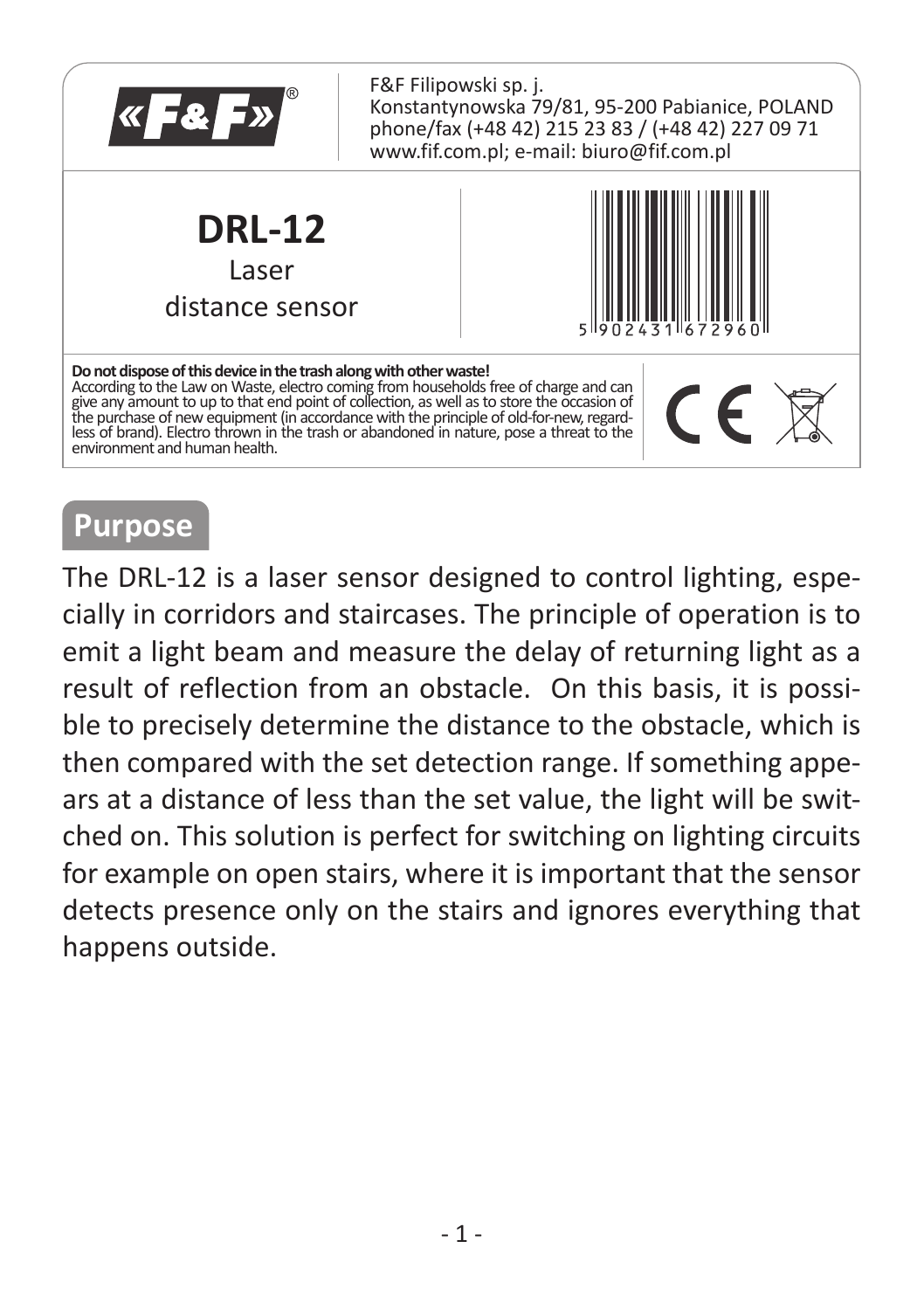#### **Features**

- » Laser distance sensor of the ToF (Time of Flight) type;
- » The detection range can be smoothly adjusted in the range of 0.1 to 2 m;
- » A brightness sensor that prevents the light from being switched on when the brightness level is high;
- » Adjustable time of keeping the light on:
- » Ability to directly control the 12/24 V lighting circuits (load capacity up to 4 A, which can be increased by connecting LED-AMP amplifiers);
- » Soft start and soft shutdown feature available for controlled lighting circuits\*;
- » Ability to trigger AS-225 cascade controllers;
- » Compact size, can be mounted in a ø35 mm box supplied with the sensor;
- » LED indicating the operating status of the sensor;
- » Thermal protection against exceeding the acceptable temperature inside the housing.
- *\*) Soft start and soft shutdown of the lighting works when the support time is set to a value greater than zero and when dimmable light sources are connected to the sensor.*

## **Mounting**

1. The location of the mounting of the sensor should be selected in such a way that no fixed obstacles such as floor, wall, staircase step, etc. can be found in the detection cone of the sensor at the assumed operating distance. The diameter of the detection cone, depending on the set operating distance, can be read from the following figure: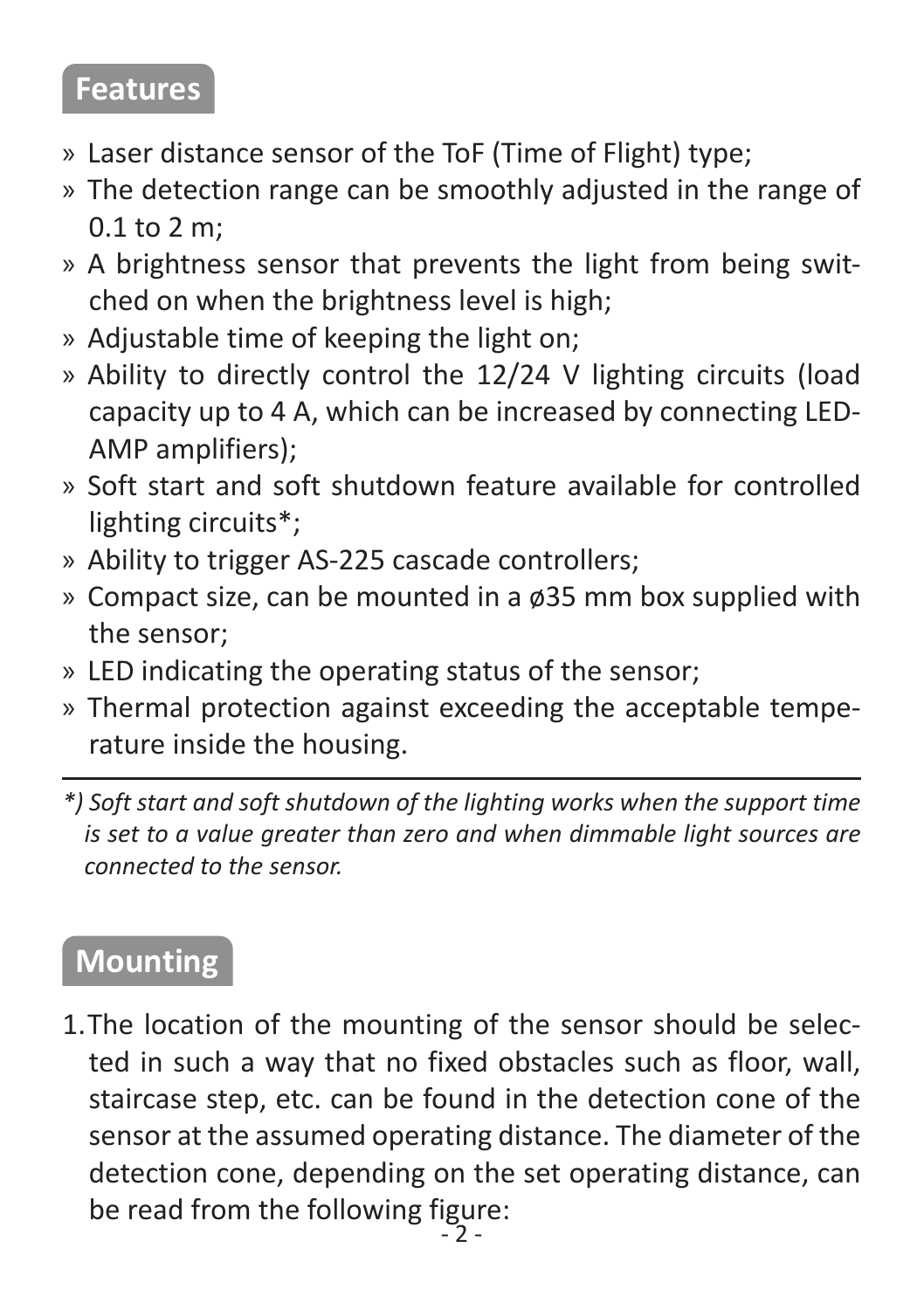

- 1. Do not mount the sensor with the front-facing a strong light source, as this may lead to incorrect operation of the distance and light intensity measurement system.
- 2. To mount the sensor, it is necessary to make a hole with a diameter and depth that allow mounting the box delivered with the sensor (see picture below).





Legend: Góra – Up Poziom – Level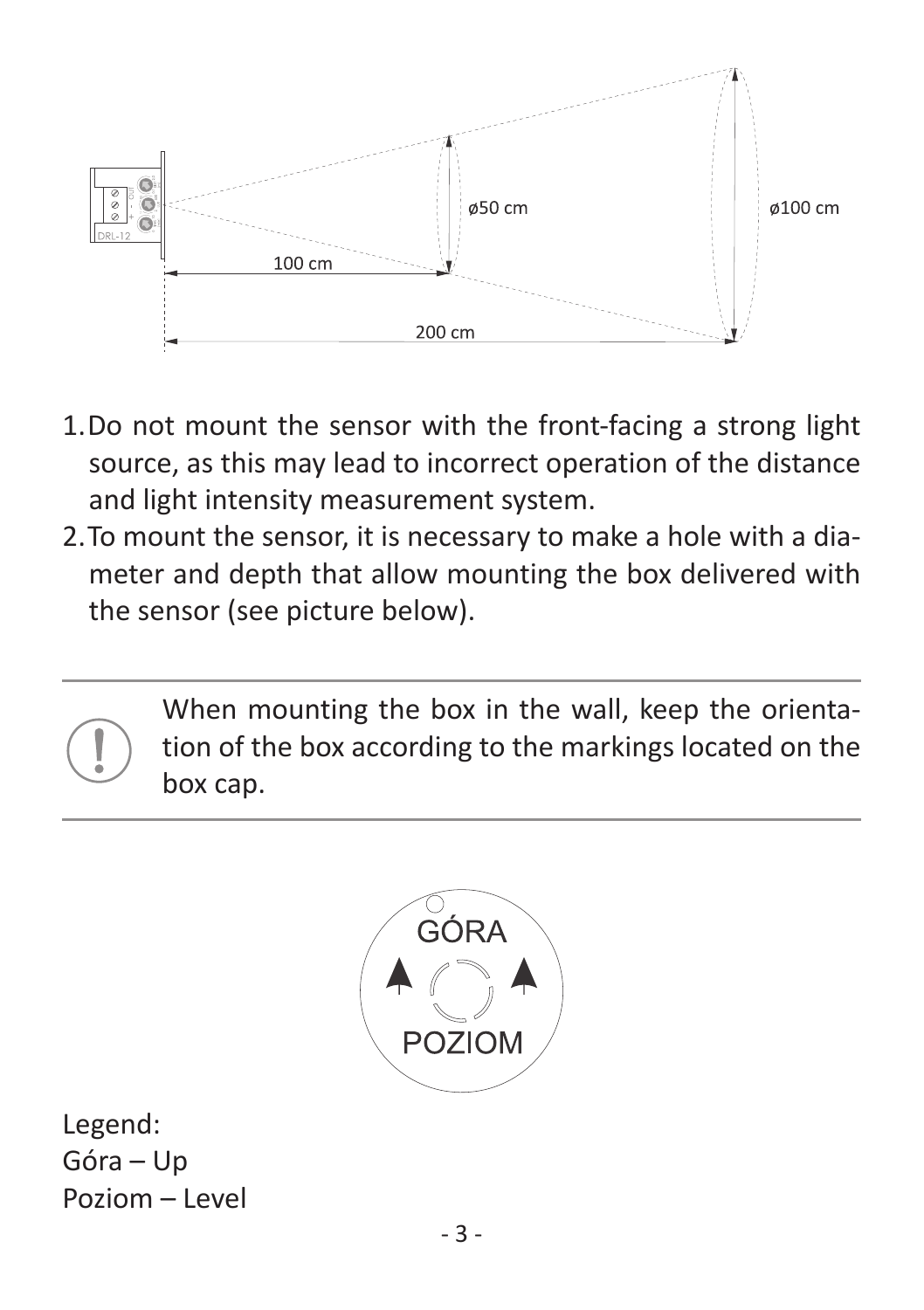

4. Connect the power and control cables to the sensor according to the chosen wiring diagram.

Due to the small size of the box, it is recommended to use cable type wires with the least cross-sections.

When selecting the cable cross-section in low-voltage installations, it is necessary to take into account the voltage drop on the cables related to the length and load of the cable.

5.Install the sensor in the embedded box.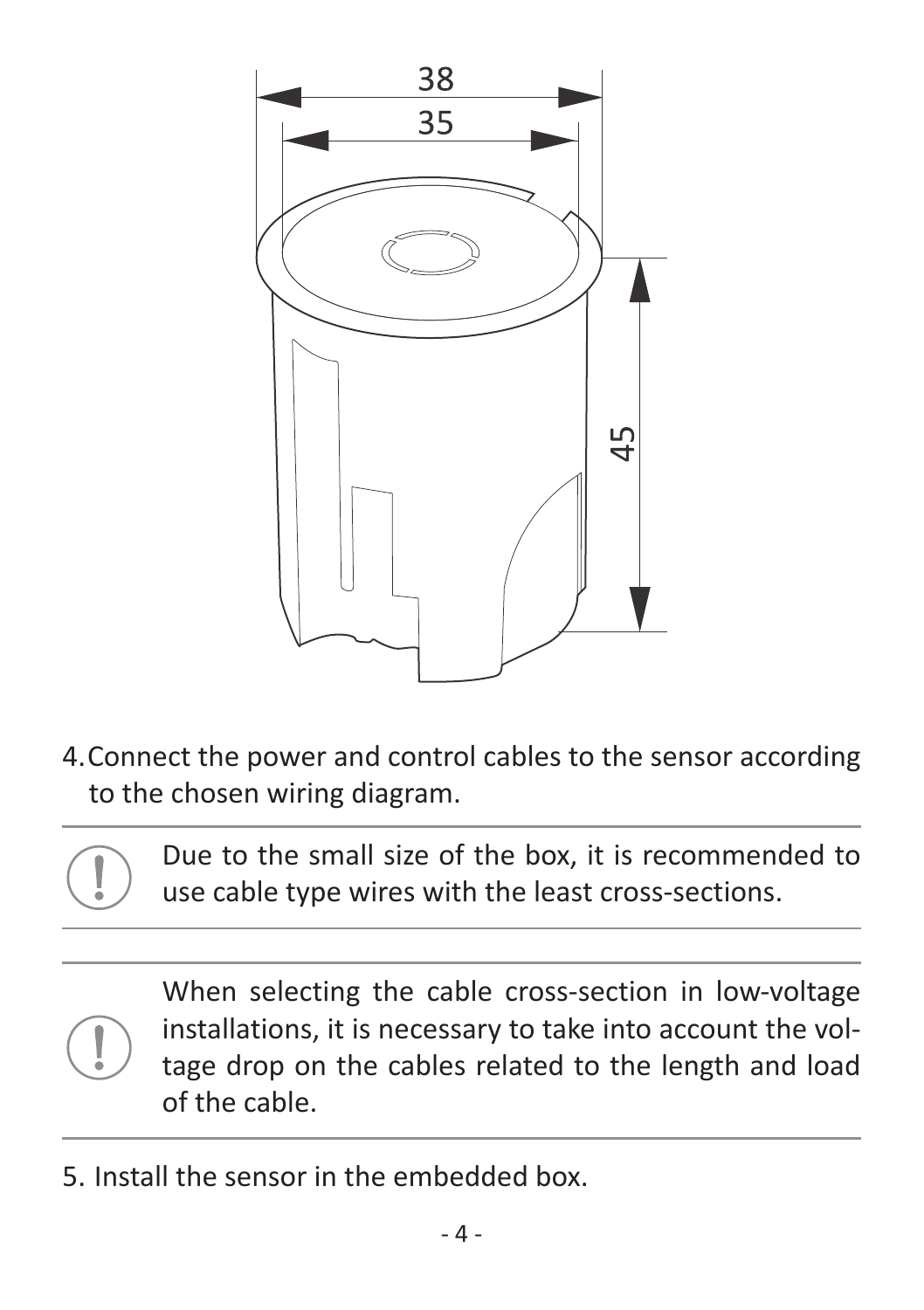The sensor is designed for the voltage supply of 12/24 V DC. Connecting the 230 V mains voltage will destroy the device.

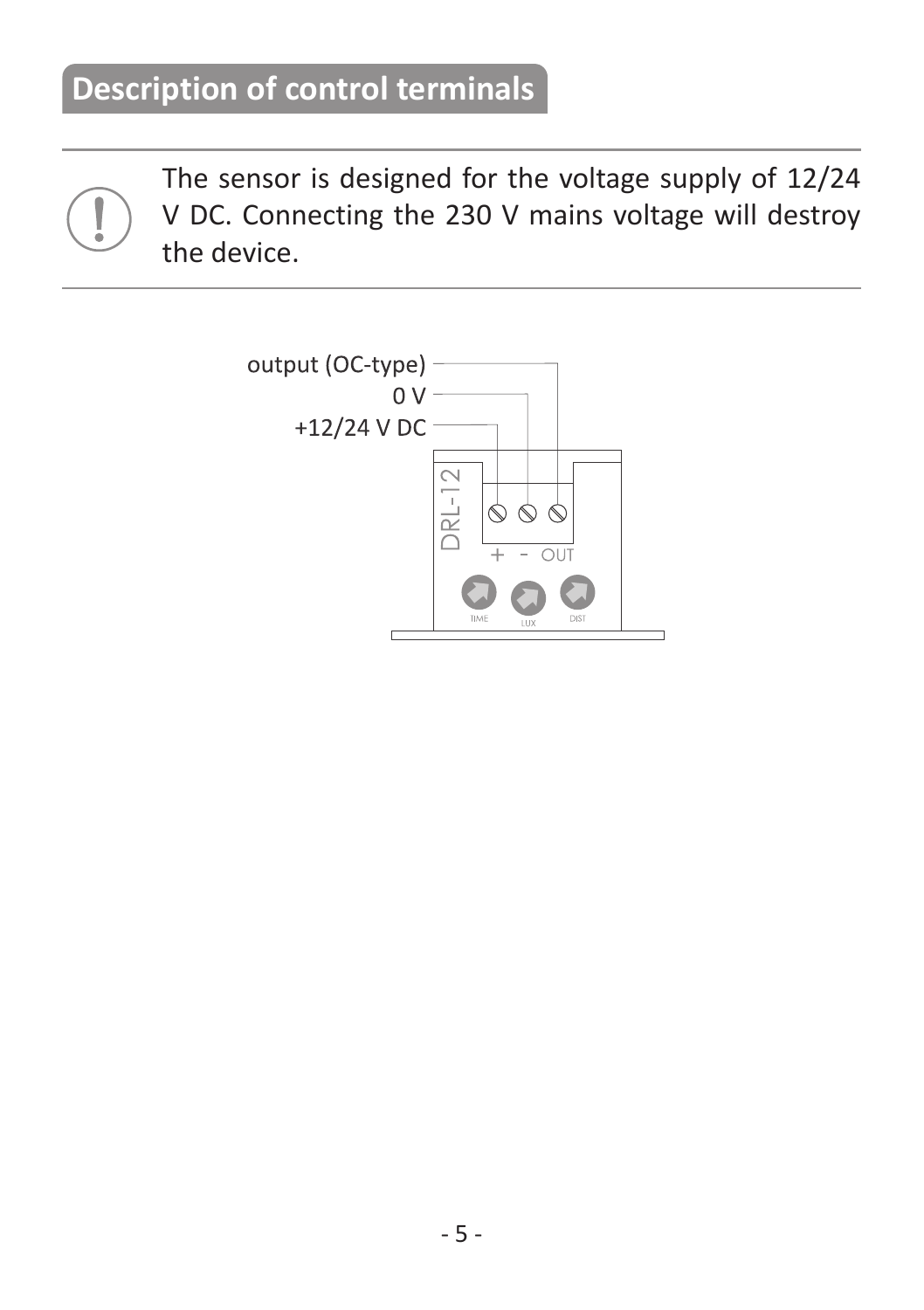# **Settings (description of the knobs)**



| <b>Knob</b> | Range           | <b>Function</b>                                                                                                                                                                                       |
|-------------|-----------------|-------------------------------------------------------------------------------------------------------------------------------------------------------------------------------------------------------|
| TIME        | $0:10$ min.     | Lighting support time.<br>The light will switch on when presence is<br>detected in the detection area.<br>the countdown time will start when there is<br>no more obstacle in the detection area.      |
| LUX         | $2 + 500$ lx    | Brightness level setting.<br>If the light intensity is lower than the value<br>set by the knob, the light will switch on when<br>the presence is detected in the detection<br>area.                   |
| DIST        | $0.1\div 2.0$ m | Setting the sensor detection range.<br>If an obstacle appears at a distance shorter<br>than that set by the knob, the lighting will<br>be switched on (if the illumination condition<br>is also met). |



When working with AS-225 controllers, set the TIME knob to a minimum value (0 min.).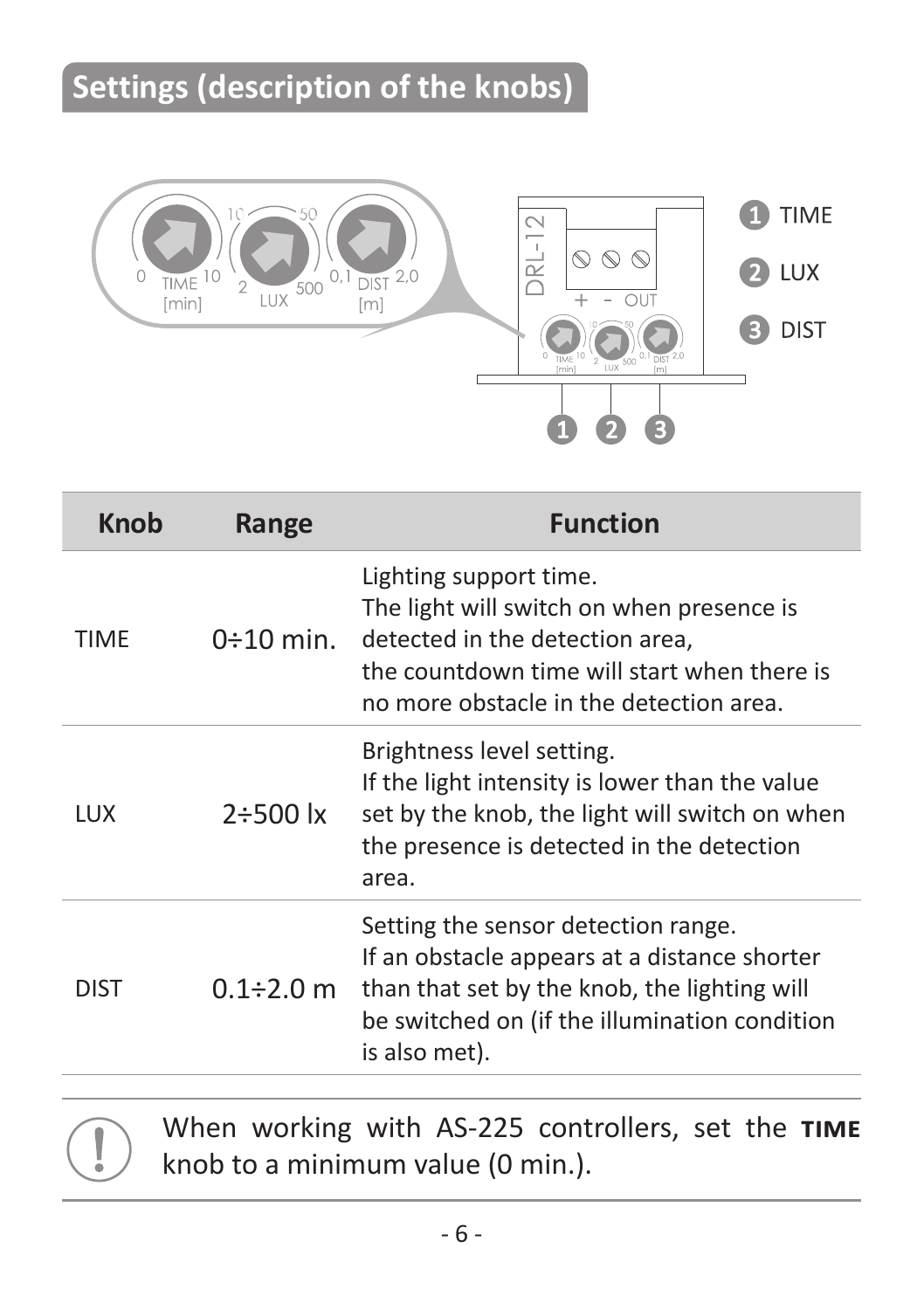## **Connection diagram**

#### Direct connection of staircase lighting



If it is necessary to control a load greater than 4 A, the LED-AMP-1P signal amplifiers (mounting in an installation box ø60) or LED-AMP-1D (mounting on a DIN rail) should be used. An example connection diagram can be found on the product sub-page at www. fif.com.pl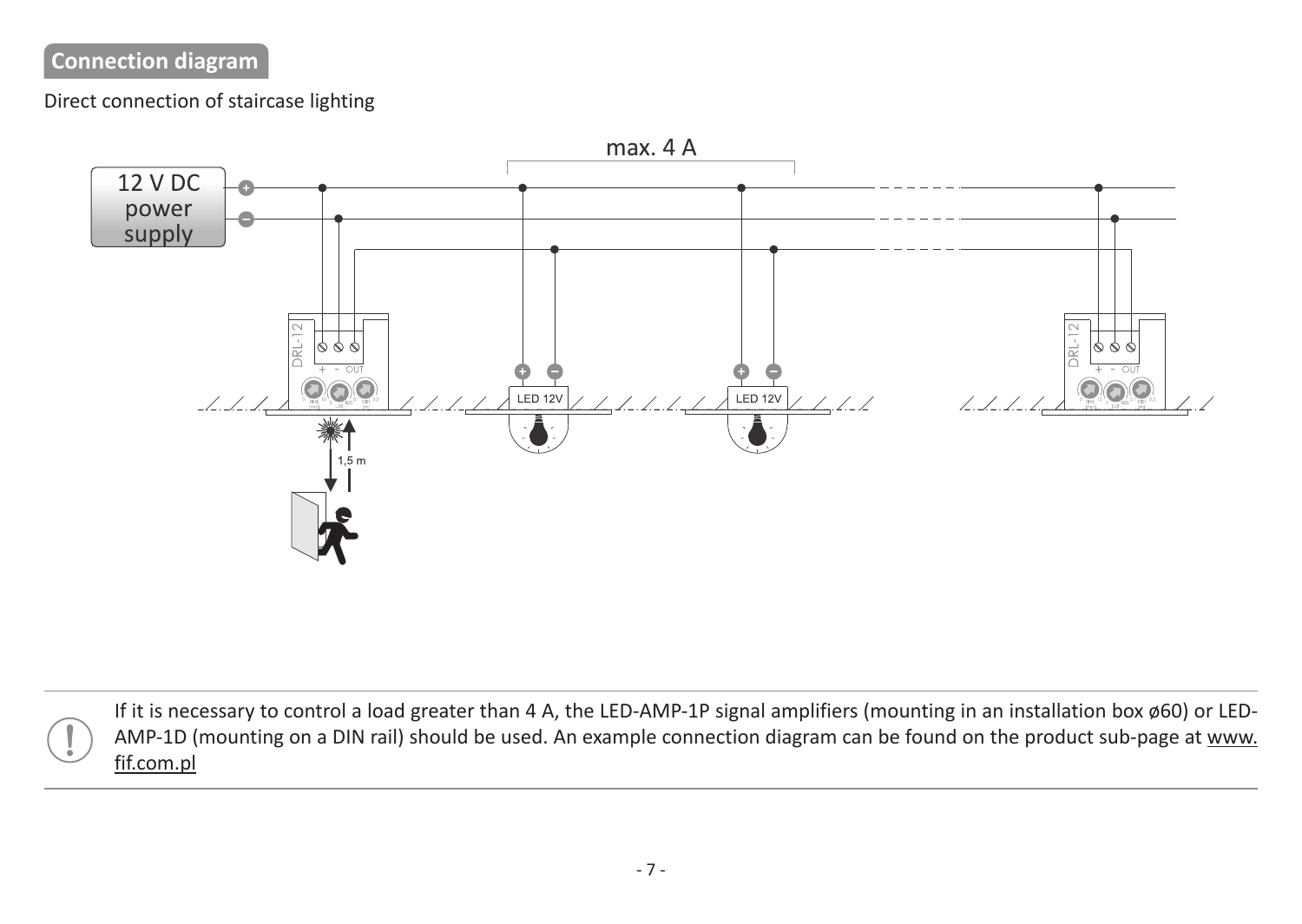#### Connection of the AS-225 cascade controllers

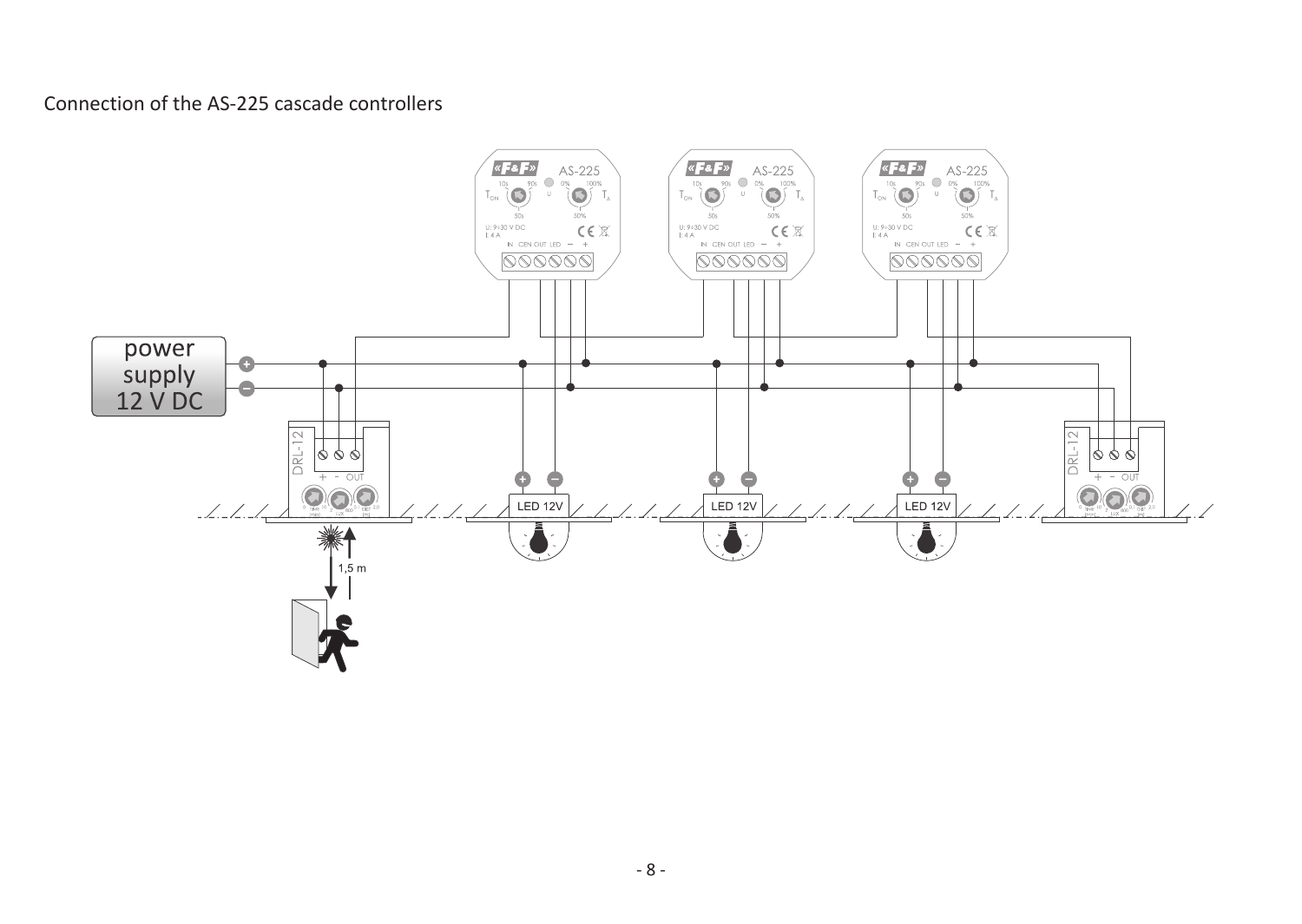The DRL-12 sensor is equipped with an LED on the front of the device, which indicates the operating status of the device:





[s]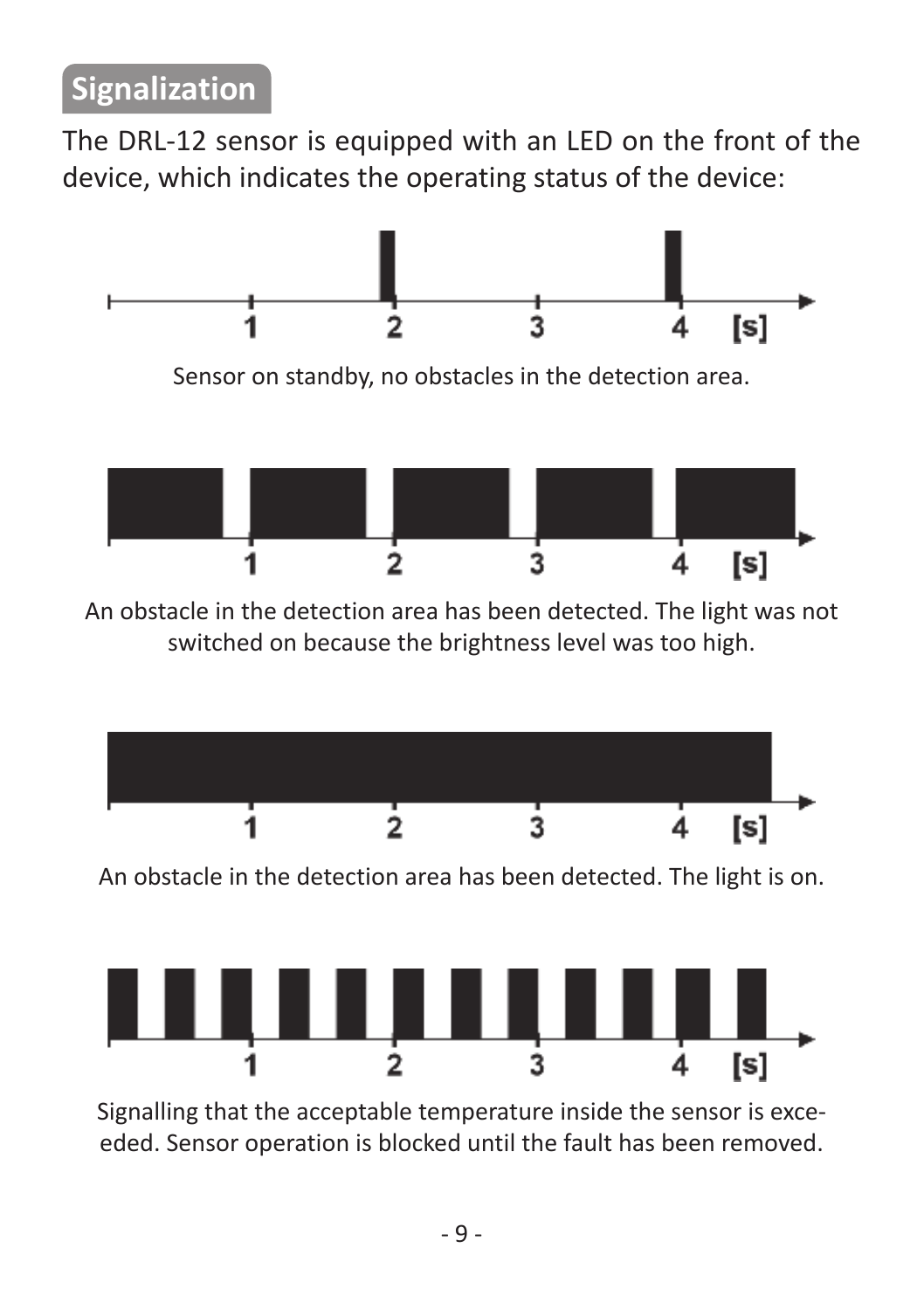#### Too high temperature can be caused by connecting a too high load to the sensor.

The brightness level of the signal LED adjusts to the ambient brightness (high ambient brightness – high LED brightness level).

# **Technical data**

| power supply                  | $9:27$ V DC                         |
|-------------------------------|-------------------------------------|
| maximum load current (AC-1)   | 4 A                                 |
| detection range (adjustable)  | $0.1 \div 2.0$ m                    |
| brightness level (adjustable) | $2 + 500$ $\sigma$                  |
| switch-on time (adjustable)   | $0:10$ min.                         |
| detection                     |                                     |
| sensor                        | ToF laser sensor                    |
| wave length                   | 940 nm                              |
| security                      | $1st$ class                         |
| beam scattering               | ±18°                                |
| power consumption             | 0.3 W                               |
| terminal                      | 2.5 mm <sup>2</sup> screw terminals |
| tightening torque             | $0.4$ Nm                            |
| working temperature           | $-10 \div 45^{\circ}$ C             |
| dimensions                    |                                     |
| external                      | 45×45×1.5 mm                        |
| internal (box)                | ø35 mm, depth= 45 mm                |
| mounting                      | flush-mounted                       |
| protection level              | <b>IP40</b>                         |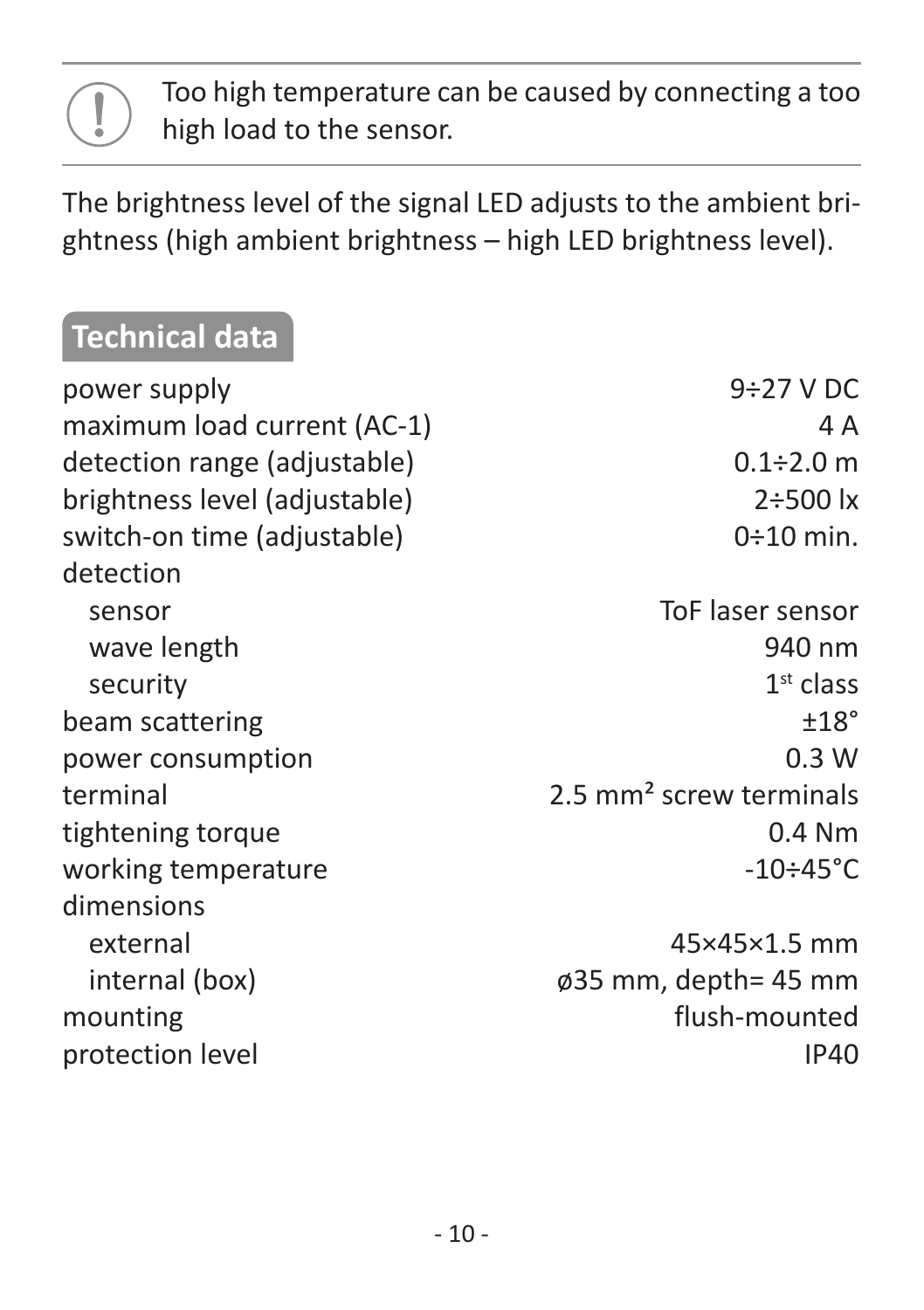## **Warranty**

The F&F products are covered by a warranty of the 24 months from the date of purchase. Effective only with proof of purchase. Contact your dealer or directly with us.

### **CE declaration**

F&F Filipowski sp. j. declares that the device is in conformity with the essential requirements of The Low Voltage Directive (LVD) 2014/35/EU and the Electromagnetic Compatibility (EMC) Directive 2014/30/UE. The CE Declaration of Conformity, along with the references to the standards in relation to which conformity is declared, can be found at www.fif.com.pl on the product page.